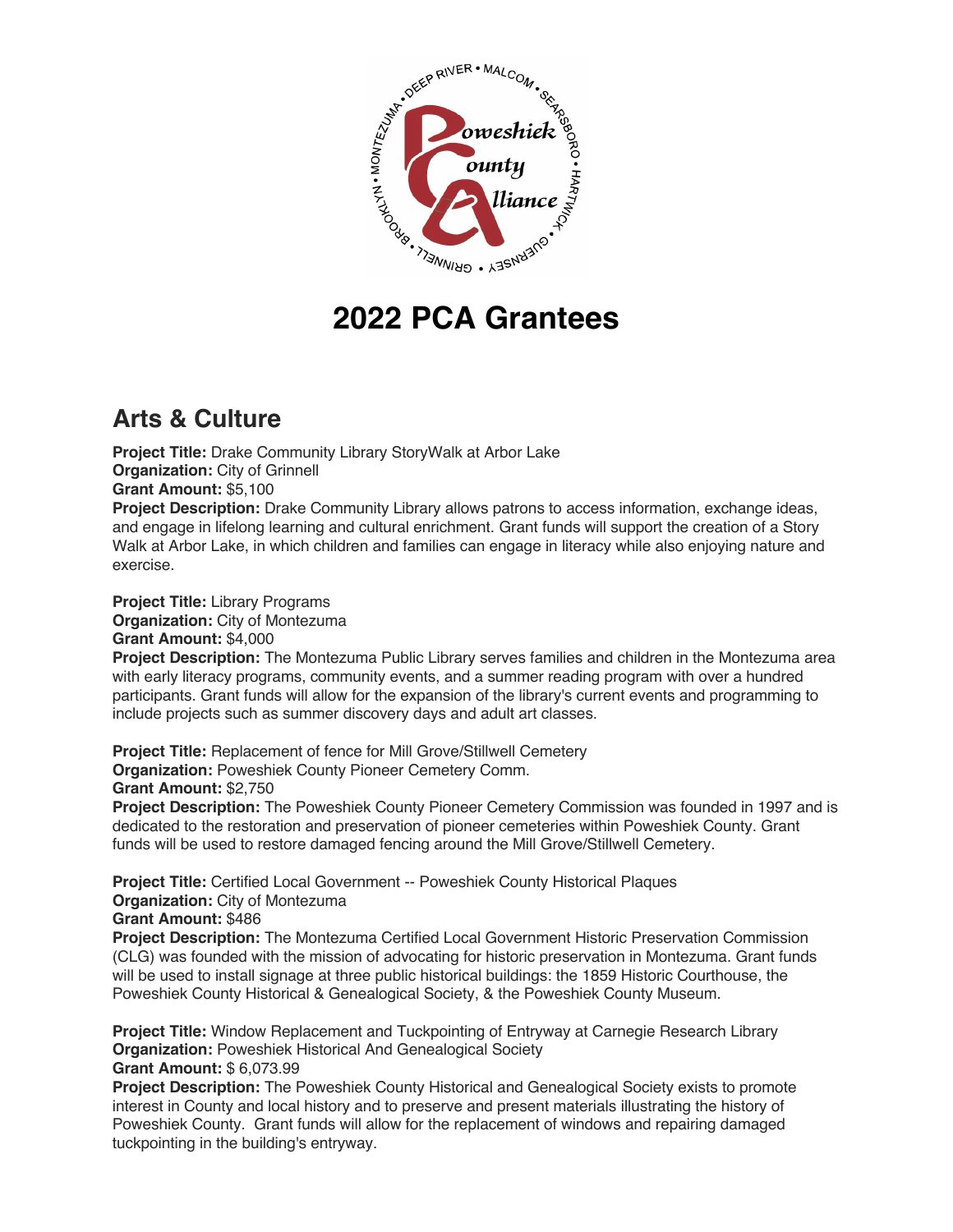**Project Title:** Brooklyn Opera House - Community Outreach **Organization:** Brooklyn Community Development **Grant Amount:** \$3,000

**Project Description:** Restoration of the Brooklyn Opera House was completed in late spring 2020, and the Opera House is finally able to host large community programs. Grant funds will support a summer youth theater camp for up to 40 students, complete with acting classes, set design, costuming, sound/lights, auditioning and performing a final production at the end of the week.

## **Education**

**Project Title:** CICS Music Program **Organization:** Central Iowa Christian School **Grant Amount:** \$1,575 **Project Description:** Grant funds will be used to purchase percussion instruments and stands for the Central Iowa Christian School's newly established middle school band program.

**Project Title:** SMART Interactive Panel for BGM Elementary Library **Organization:** BGM Community School District

**Grant Amount:** \$5,236

**Project Description:** Grant funds will be used to purchase a SMART Interactive Panel for use in the library of BGM Elementary. The technology will allow students greater access to and interaction with class content and will enable teachers to effortlessly switch between lessons and grade levels.

# **Environment/Animals**

**Project Title: 1000Trees Grinnell – an Imagine Grinnell initiative Organization:** Claude W. & Dolly Ahrens Foundation

**Grant Amount:** \$5,000

**Project Description:** Imagine Grinnell and the 1000 Trees project seek to regrow Grinnell's tree canopy after the damage from the 2020 derecho. They've embarked on an ambitious environmental and community development effort to replant over 1000 trees in 3 years, and grant funds will allow community members to purchase and plant these trees at subsidized prices.

**Project Title:** PALS A/C Replacement

**Organization:** Poweshiek Animal League Shelter

**Grant Amount:** \$6,708

**Project Description:** PALS is a not-for-profit no kill animal shelter providing housing, vet care, and adoption assistance for stray cats and dogs in Poweshiek County. Grant funds will be used to purchase a new, energy-efficient air conditioning unit to improve conditions for animals and volunteers alike.

# **Health**

**Project Title:** Medical Equipment – Safe Patient Handling

**Organization:** UnityPoint Health – Grinnell Regional Medical Center Foundation **Grant Amount:** \$90,92.96

**Project Description:** Grinnell Regional Medical Center (GRMC) is a private, nonprofit and non-tax supported medical center, serving more than 47,000 residents in Poweshiek, Jasper, Iowa, Mahaska, Tama, and southern Marshall Counties. Grant funds will allow for the replacement of old and damaged wheelchairs with new transport chairs that are safer, easier to clean, and more comfortable for patients.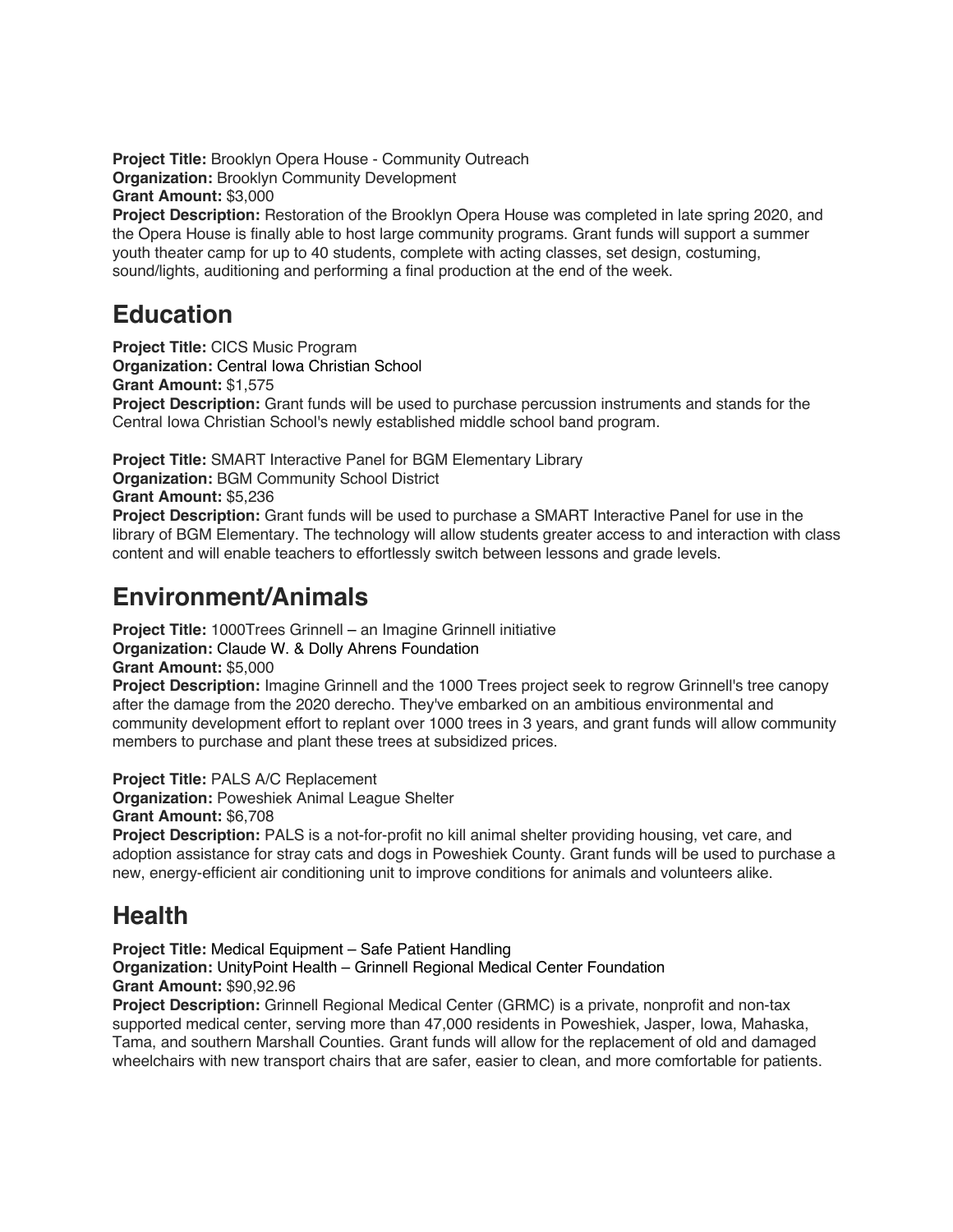**Project Title:** CSA Purchases from Compass Plant and Middle Way Farm **Organization:** Local Foods Connection **Grant Amount:** \$5,580

**Project Description:** Local Foods Connection aims to enhance Grinnell's sustainable food system and make it more accessible to families and individuals with limited means. Grant funds will support their Community Support Agriculture program, in which food is purchased directly from local farmers and delivered in boxes to clients for 21-22 weeks throughout the year.

#### **Project Title:** Capstone Behavioral Healthcare – Grinnell

### **Organization:** Capstone Behavioral Healthcare

#### **Grant Amount:** \$4,707.72

**Project Description:** Capstone Behavioral Healthcare has been providing quality services in mental health, chemical dependency counseling, residential and community-based care since 1968, with a satellite office in Grinnell since 2016. Grant funds will purchase needed office equipment and technology to support the satellite office to increase capacity of services.

## **Project Title:** BGM Bear Bags

## **Organization:** BGM Bear Bags

## **Grant Amount:** \$3,000

**Project Description:** BGM Bear Bags serves students in the Brooklyn Guernsey Malcolm School District by providing them with bags of filling, kid-friendly food on the weekends when they do not have access to the free and reduced meal program. Grant funds will support their weekly food bag programs, ensuring families have regular access to commodities such as milk, eggs, cheese, bread and meat.

## **Project Title:** Grinnell Municipal EMS

## **Organization:** City of Grinnell

## **Grant Amount:** \$10,000

**Project Description:** Grant funds will be used to establish a municipal EMS system and improve emergency responses and medical resources in the tri-county area. This municipal EMS system would provide coverage for approximately 12,000 residents and respond to approximately 1,000 service calls annually.

## **Project Title:** Food Recovery Network Assistance

## **Organization:** First Presbyterian Church

## **Grant Amount:** \$6,000

**Project Description:** Food Recovery Network is a national organization reducing food waste by collecting food which has been prepared, but not sold or served, and distributing it to hungry people. Food Recovery Network is partnered with the First Presbyterian Church of Grinnell and distributes food to over 70 individuals three times a week. Grant funds will assist with the expenses of containers and bags for the food, gloves, and gas for deliveries.

## **Project Title:** Read 2 Lead: Books and Literacy Care Packages for MICA

#### **Organization:** Read 2 Lead

## **Grant Amount:** \$5,015

**Project Description:** Read 2 Lead is a Poweshiek County nonprofit which provides developmentally appropriate and exciting books to young children and promotes shared reading experiences for children and their caregivers. Grant funds will support the Books & Literacy Care Packages program at MICA, providing children in MICA's programs with a book bag, handmade quilt, 3-4 children's books, stuffed animal, bookmark and literacy resource information.

**Project Title:** LINK STEAM (Science, Technology, Engineering, Arts, Math) Storage Solutions **Organization: LINK Grinnell** 

## **Grant Amount:** \$1,350

**Project Description:** LINK was founded in 2019 to provide high quality, developmentally appropriate education, enrichment, mentoring, and after-school care for children and youth within Grinnell. Grant funds will be used to purchase an industrial cart for easy storage and organization of art supplies and STEM activity equipment.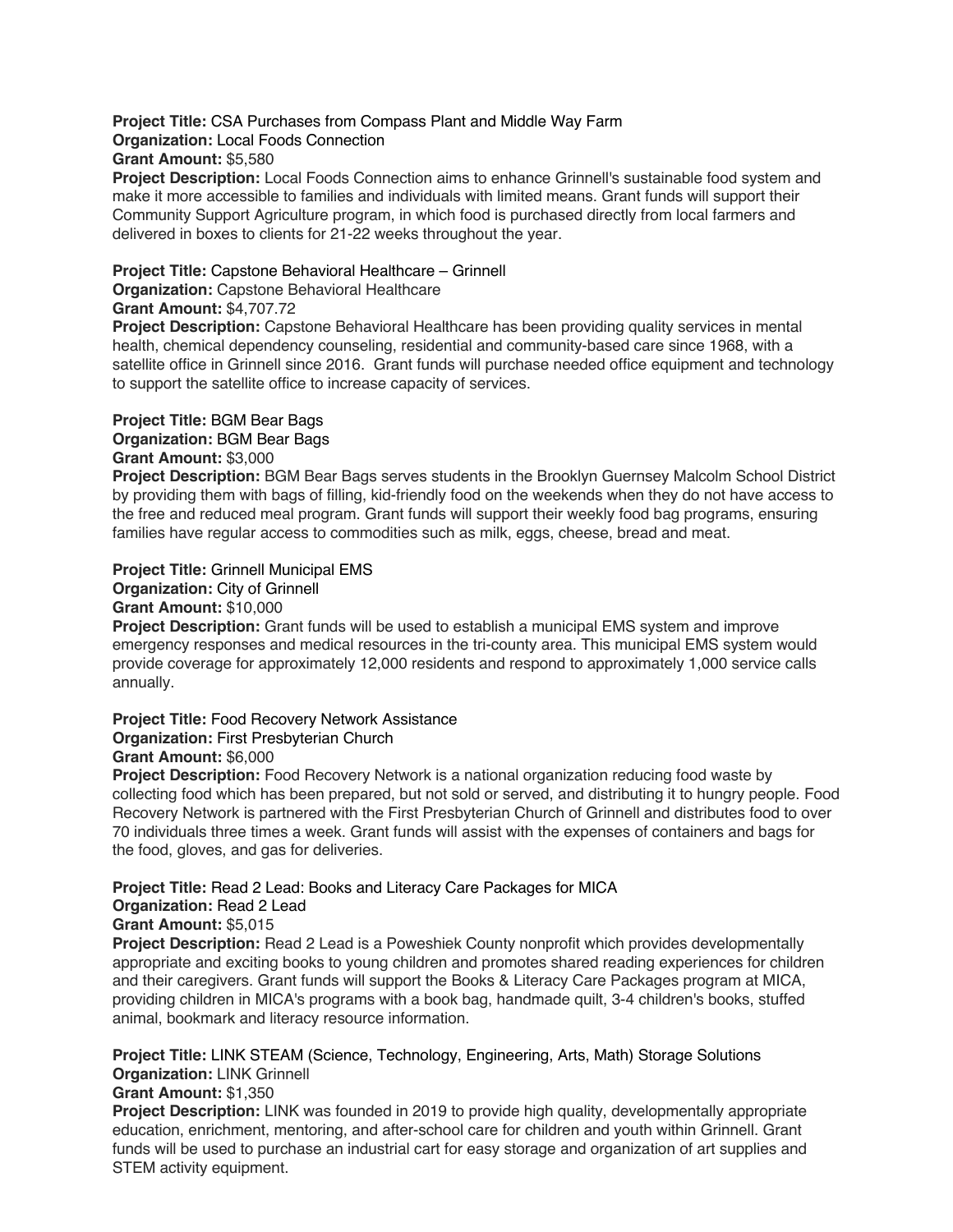#### **Project Title:** Montezuma Fire Volunteer Service **Organization:** City of Montezuma **Grant Amount:** \$10,000

**Project Description:** The Montezuma Fire Volunteer Service provides fire rescue, EMS, water rescue, and other services to residents of Montezuma and surrounding communities. Grant funds will be used to purchase new nozzles, fire hoses, and one set of fire gear to replace aged and damaged equipment.

## **Project Title:** 4-H, Clover Kids and Youth Outreach program

#### **Organization:** Poweshiek County Extension

## **Grant Amount:** \$1,200

**Project Description:** The Iowa State University Extension and Outreach for Poweshiek County is dedicated to keeping residents, prosperous, and educated, and over 1,000 Poweshiek county youth participate in their 4-H and Clover Kids programs annually. Grant funds will be used to purchase various tools enhancing the opportunities available in these clubs, such as a Cricut maker, a 3D-Printing Pen, and the tattoo equipment required for 4-H livestock entries.

## **Project Title:** Vital Technology Advancement

#### **Organization:** Poweshiek County Emergency Management Agency **Grant Amount:** \$4,000

**Project Description:** Poweshiek County Emergency Management Agency helps communities reduce vulnerability to hazards and cope with disasters. Grant funds will be used to purchase an updated rugged field laptop compatible with today's technology, for use in the emergency response vehicle.

## **Project Title:** Iowa SAR K9 Fund

**Organization:** Iowa SAR K9 Fund

#### **Grant Amount:** \$2,200

**Project Description:** Iowa Sar K9Fund offers financial support and training to a coalition of volunteer police dog handlers who provide law enforcement agencies with free, specially trained K9's to assist in the event of a missing person incident. Grant funds will cover the costs of individualized training by an expert on the proper use of K9s to detect clandestine gravesites.

## **Project Title:** Bears Closet

**Organization:** BGM Community School District

## **Grant Amount:** \$1,500

**Project Description:** BGM Bear's Closet supports students and families in need in the BGM School District by anonymously providing groceries, sporting apparel, extra-curricular items, seasonal clothing, and personal hygiene items. Grant funds will allow Bear's Closet to continue operating and to meet the increased need of students and families.

## **Project Title:** Rapid Response Vehicle

**Organization:** East Poweshiek Co. Ambulance Service

#### **Grant Amount:** \$9,263.22

**Project Description:** East Poweshiek Ambulance Service provides Emergency Medical Services for approximately 244 square miles of Poweshiek County. In 2020, a change in providers forced EPAS to change from a paramedic level service to an EMT level service. Grant funds will be used to purchase a rapid response vehicle allowing EPAS to once again provide paramedic-level assistance within the county when needed.

## **Project Title:** Feeding Communities

## **Organization:** Northeast Iowa Food Bank

## **Grant Amount:** \$4,000

Northeast Iowa Food Bank partners with 168 agencies to address food insecurity in 16 counties, with the goal of closing the meal gap by 2025. Grant funds will support their BackPack program, which provides children with nutritious meals and snacks every weekend.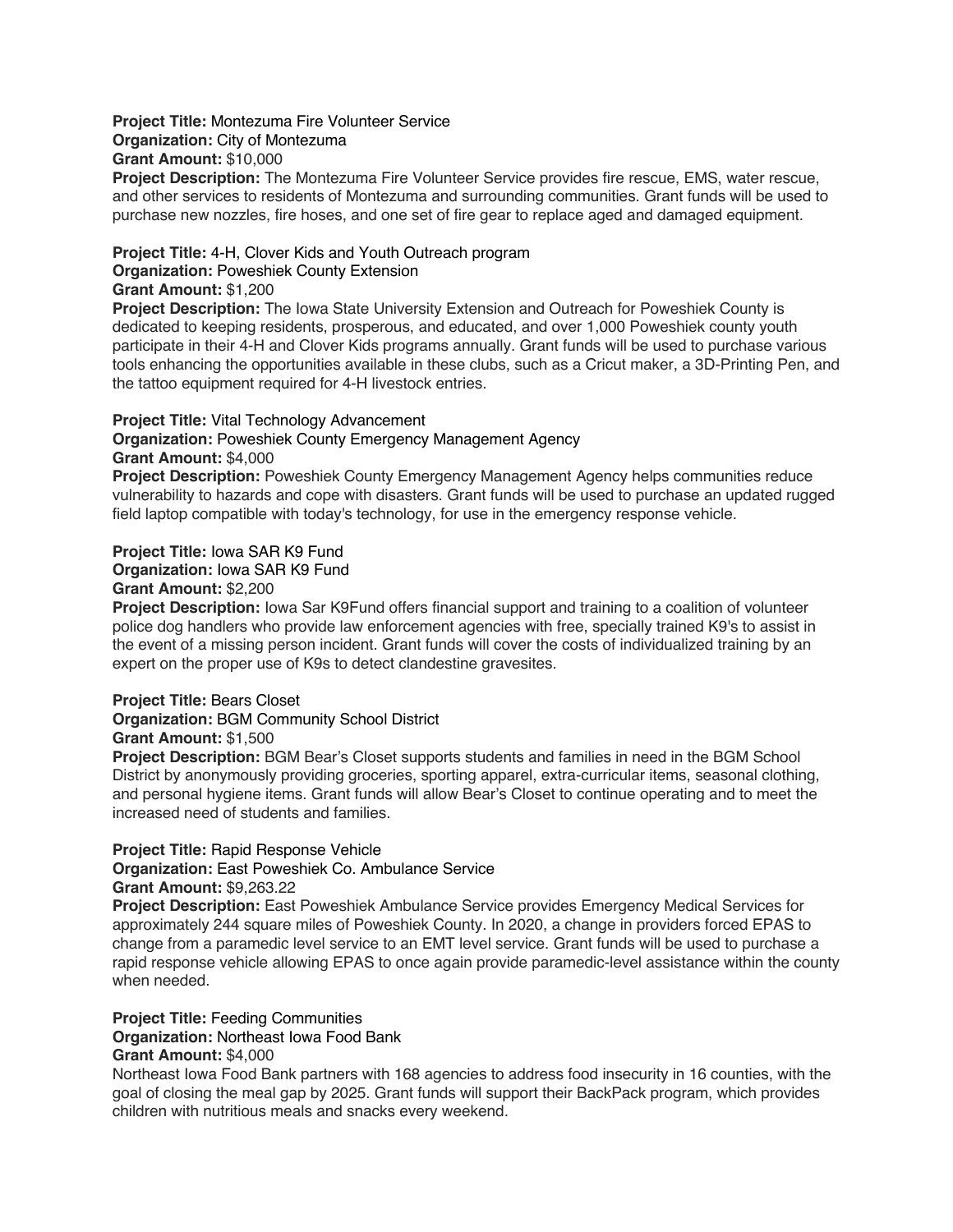**Project Title:** Montezuma Ambulance Service **Organization:** City of Montezuma **Grant Amount:** \$1,079.98

**Project Description:** Montezuma Fire & Ambulance Service responds to calls in Montezuma, Lake Ponderosa, and11 additional rural cities and townships within a 300 square mile radius. Grant funds will be used to purchase two laptop computers allowing EMTs to chart patient information and maintain direct communication with hospitals during ambulance calls.

#### **Project Title:** Updating turnout gear **Organization:** Deep River Fire Department **Grant Amount:** \$10,000

**Project Description:** The Deep River Fire Department is a volunteer department offering fire and EMS services to Deep River, Guernsey, and the five surrounding townships. Grant funds will be used to replace five sets of turnout gear past their safety lifetime.

## **Project Title:** Malcom Food Pantry

**Organization:** Malcom United Methodist Church

**Grant Amount:** \$5,000

**Project Description:** The Malcom Food Pantry meets the food needs of residents of Malcom and surrounding areas in poverty, crisis, and temporary need. Grant funds will be used to purchase food and hygiene items for the pantry and meet the increased demand for food assistance.

**Project Title:** City of Malcom – Malcom Fire Department **Organization: City of Malcom Grant Amount:** \$1,800 **Project Description:** Malcom Volunteer Fire Department is comprised of 15 active volunteer fire persons serving Malcom and the surrounding area of Sheridan township. Grant funds will be used to purchase two new fire hose nozzles to accompany upgrades to firetruck equipment.

**Project Title:** Hartwick Volunteer Fire Department EMR Program

**Organization:** City of Hartwick – Hartwick Fire Dept.

**Grant Amount:** \$1,971.94

**Project Description:** The Hartwick Volunteer Fire Department is a volunteer fire department serving the City of Hartwick and surrounding districts. Grant funds will be used to purchase medical supplies needed in the Department's development of an Emergency Medical Responders Service.

# **Public/Society Benefit**

**Project Title:** Montezuma Memorial Hall Bathrooms **Organization:** City of Montezuma **Grant Amount:** \$7,755.47 **Project Description:** Grant funds will be used to renovate and repair the original bathrooms in the Montezuma Memorial Hall.

**Project Title:** Montezuma Community Development West Park Bathroom Upgrade **Organization:** Montezuma Community Development **Grant Amount:** \$5,761.97 **Project Description:** Grant funds will allow for renovation of the dated and damaged bathrooms at Montezuma's West Park.

**Project Title:** Montezuma Pride Day 2022 **Organization:** Montezuma Community Development **Grant Amount:** \$1,250 **Project Description:** Each year Montezuma Community Development and Montezuma Community Schools host Montezuma Pride Day, during which youth, business, and volunteers engage in beautification projects throughout the city. Grant funds will be used to purchase supplies to support this year's Montezuma Pride Day such as trash can lids and flowers.